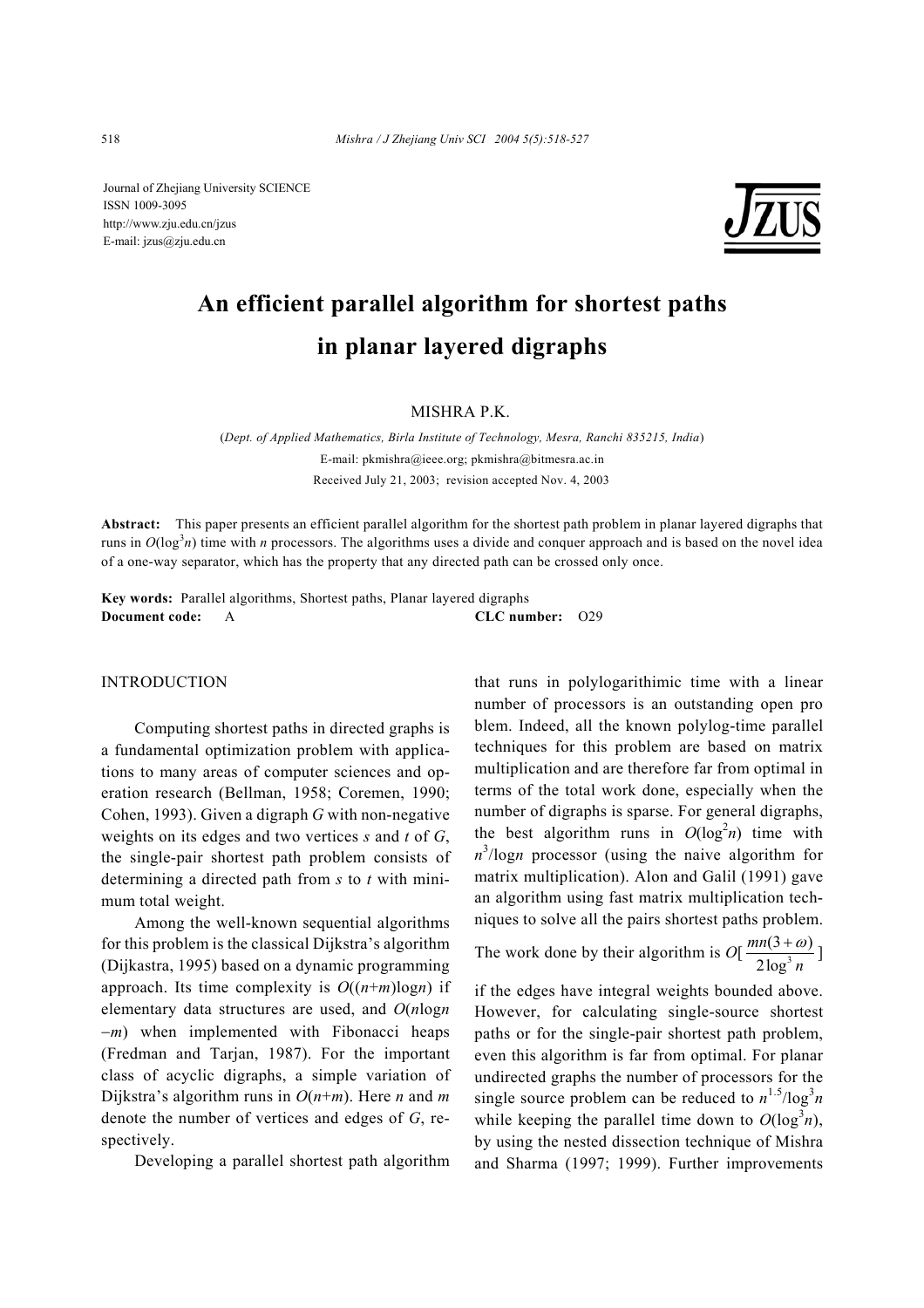have generalized these ideas to include directed planar graphs while keeping the time and processors bounds the same.

To our knowledge, efficient parallel algorithm for computing shortest paths has been devised only for two special classes of digraphs: series-parallel digraphs and grid digraphs (which are acyclic digraphs with exactly one source and exactly one sink recursively constructed by series and parallel compositions). In series-parallel digraphs, the weight of a shortest paths between the sources and sink is obtained by evaluating an arithmetic expression with operators  $+$  (associated with series compositions) and − (associated with parallel compositions), which can be done optimally in *O*(log*n*) time with *n*/log*n* processors.

A grid digraph has the vertices arranged in a rectangular grid and the edges directed from left to right and from bottom to top (Delche *et al*., 1992; Cohen, 1993). Apostolico *et al*.(1990) gave an algorithm to compute shortest paths in a grid in  $O(\log^2 n)$  time with  $O(n)$  processors. The shortest path problem of grid digraphs has applications in text processing, biological research, topography, and medical diagnosis (Levcopoulos and Lingas, 1992).

In this work we consider a class of digraphs that extend grid digraphs, namely, planar layered digraphs. In a planar layered digraph the vertices are arranged along parallel lines called layers and edges, that connect vertices of consecutive layers and do not intersect.

The rest of this paper is organized as follows.

In Section 2 we formally define planar layered digraphs and introduce the notion of one way separators.

In Section 3 we prove the existence of a one way separator for planar digraphs and show how to use such a separator to design an efficient divide and conquer shortest path algorithm.

In Section 4 we discuss how our result relate to the previous one for grid digraphs.

Finally, in Section 5 we present our conclusions and comments on the open problem of finding shortest paths in planar st-graphs.

## PRELIMINARIES

Let  $G = (V, E)$  be a directed acyclic graph with *n* vertices and *m* edges. We say that *G* is layered digraph if *V* is partitioned into *p* subsets, called layers,  $l_1$ ,  $l_2$ , ...,  $l_p$  such that all edges of *G* are between consecutive layers. Given *p* parallel lines consecutively numbered in the plane, a *p*-line embedding of *G* is a drawing such that:

All vertices of layer *li* are drawn on line *i.*  Edges are drawn as straight line. A planar *p*-line embedding is a *p-*line embedding without crossing. *G* is a planar layered digraphs if it admits a planar *p*-line embedding.

Layered graphs have been studied under the name of proper hierarchies. Di Battista and Nardelli (1987) gave efficient algorithms to test if a layered digraph with only one source is planar. Recently Lempel *et al*.(1986) developed an efficient parallel algorithm to evaluate planar layered circuits.

We can transform any planar layered digraph *G* into a planar layered st-digraph with exactly one source and one sink in the following manner:

We first introduce two new vertices *s* and *t* and put them in two new layers, one at the beginning and one at the end. Then, for each sink *x* in layer *i*, we find the closest node  $y$  to its left that is attached to a node in layer  $i+1$ . We then let  $z$  be the rightmost node in layer  $i+1$  that is attached to *y*. If there is no such node  $y$ , then we set  $z$  to be the leftmost node in layer *i+*1*.*

To make *x* a non sink vertex we introduce an infinite weight edge from *x* to *z*. For example in a single-source single-sink planar layered digraph are the infinite weight edges (Generich and Lautenbach, 1973). It is not hard to see that these infinite weight edges do not alter any shortest paths or destroy planarity. This computation can be accomplished in *O*(log*n*) time with *n*/log*n* processors using standard techniques (Jàjà, 2001). A planar layered digraph with exactly one source s (on the first layer) and one sink *t* (on the last layer) is called a planar layered st-graph (Preparta and Shamons, 1985). In the rest of the paper we solve the problem of finding the shortest path between the source and the sink of a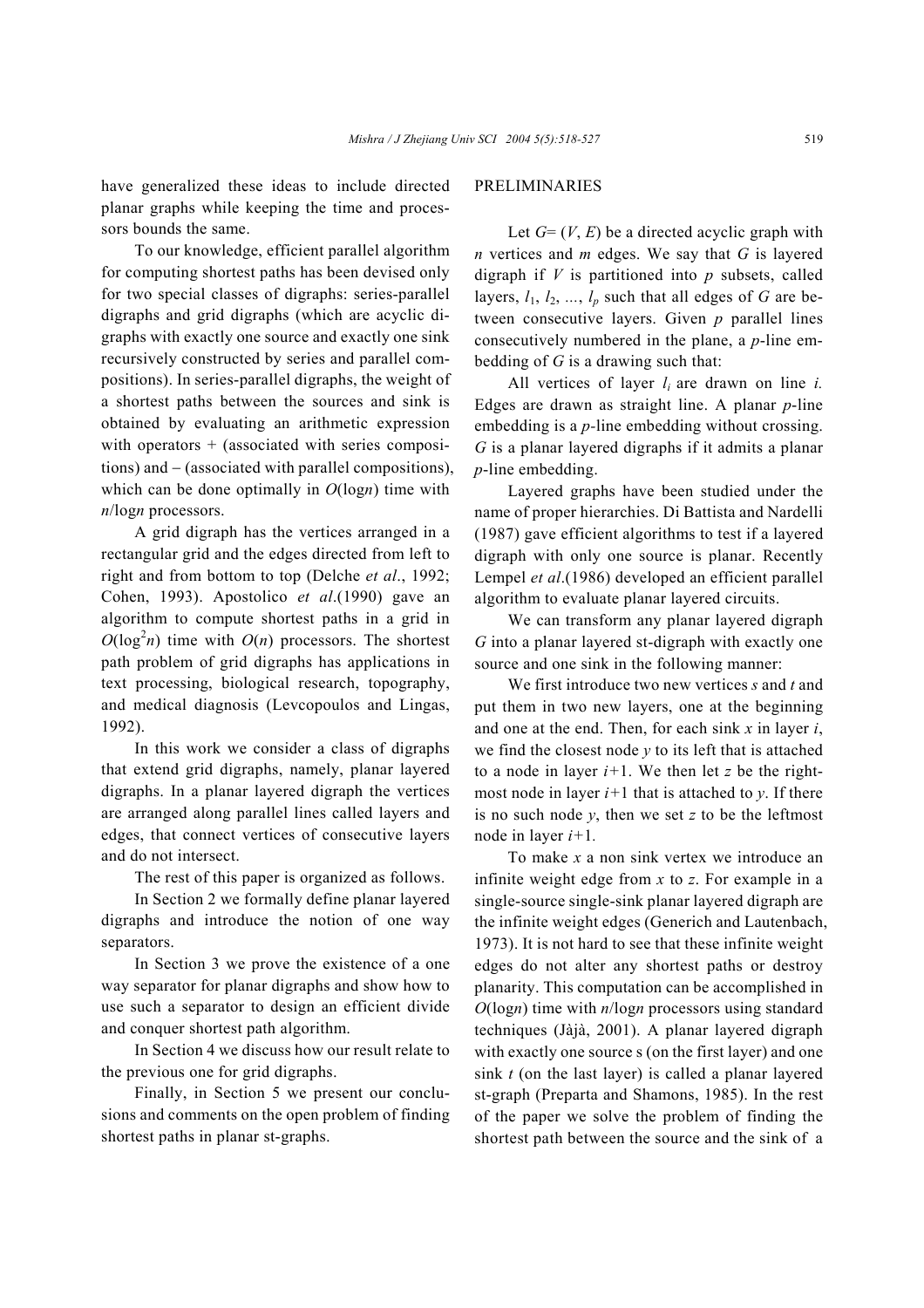planar layered st-graph. To find the shortest path between any two vertices *u* and *v* in *G* we perform a pre-processing step to remove all the vertices which are not on any path between *u* and *v*.

A brief outline of the algorithm is as follows.

Adding extra edges to create a planar layered st-graph:

Step 1. Let  $T_u$  be the set of vertices that are on some path from *u* to *t* in *G*.

Step 2. Let  $S_v$  be the set of vertices that are on some path from  $s$  to  $v$  in  $G$ .

Step 3. Discard all the vertices in *G* that are not in  $T_u$  or  $S_v$ .

**Theorem 1** The algorithm outlined above can be implemented in *O*(log*n*) time with *n*/log*n* processors in an EREW PRAM.

**Proof** All the steps can be done in *O*(log*n*) time using the techniques of Tamassia and Preparta (1990). A planar layered st-graph is a special case of a planar st-graph which is defined as a planar acyclic digraph with exactly one source *s*, and exactly one sink *t*, embedded in the plane so that *s* and *t* are on the boundary of the external face.

These graphs were first introduced in the planarity testing algorithm of Lempel *et al.*(1986).

We now define the concept of a left ordering of the vertices in a planar st-graph, which proves useful in our algorithm. This ordering was introduced by Tamassia and Preparta (1990), Gondram and Minoux (1984). We do this by making use of the dual graph of  $G$  (labeled  $G^*$ ) defined as follows:

(1) Every internal face *f* in *G* corresponds to a vertex in  $G^*$ .

(2) The dual edge  $e^*$  of an edge  $e$  is directed from the face to the left of *e* to the face to the right of *e*.

(3) The external face of *G* is dualized to two vertices of  $G^*$ , denoted  $s^*$  and  $t^*$  which are incident with the duals of the edges on the leftmost and rightmost paths from *s* to *t*, respectively.

**Definition 1** For every  $x \in V$  we denote by *left*(*x*) and  $right(x)$  the two faces that separate the incoming and outgoing edges of a vertex  $x \neq s$ , *t*: for *x*=*s* or *x*=*t*, we conventionally define *left*(*x*) = *s*<sup>\*</sup> and  $right(x)=t^*$ .

**Definition 2** We say that *x* is below *y*, denoted  $x \uparrow$ 

 $y$ , if there is a path in *G* from *x* to *y*. Also, we say that *x* is to the left of *y*, denoted  $x \rightarrow y$  if their is a path in  $G^*$  from *right*(*x*) to *left*(*y*).

**Definition 3** The left ordering (denoted  $\lt_l$ ) is defined on the basis of the relations "left" and "below".

A vertex *x* occurs before another vertex in the ordering if either  $x \rightarrow y$  or  $x \uparrow$ .

Tamassia and Preparta (1990) gave optimal EREW algorithms to construct the left ordering of a planer st-Graph.

**Definition 4** Given a graph  $G=(V, E)$  with *n* vertices, we call a set  $X \subset V$  and  $f(n)$ -separator that  $\delta$ -splits *G* if  $|X| \leq f(n)$  and the vertices in *V-X* can be partitioned in sets  $\{A_1, A_2, A_3, ..., A_k\}$  such that their are no edges between any two sets  $A_i$  and  $A_j$ and for all  $A_i$  we have  $|A_i| \delta_n$ .

Lipton and Tarjan (1979; 1980) proved that any planar graph with *n* vertices has a  $\sqrt{\delta_n}$  -separator that (2/3)-splits. This result and other extensions to it proved the way to divide-and-conquer solutions for many problems in planar graphs. A parallel algorithm for finding a cycle separator for biconnected graphs which uses *n*-processors if the breadth-first search tree of the graph is already known was given by Miller and Thurston (1986). An improved version of the algorithm which uses randomization to find a cycle separator with *n* 1*+*<sup>ε</sup> processors was given by Garit and Miller (1987).

Randomized parallel algorithms to find small separators for more general undirected graphs were given by Miller and Thurston (1986). However, these separators seem unsuitable for use in solving problems on directed planar graphs because they do not take into account the direction of edges, while separating the graph.

For example when considering the problem of determining the shortest path from *s* to *t*, the existence of a small separator which separates the underlying undirected graph does not guarantee an efficient recursive solution. We get into trouble because even though we can use the separator to divide the original problem into two roughly sub problems, the time taken to patch up the two re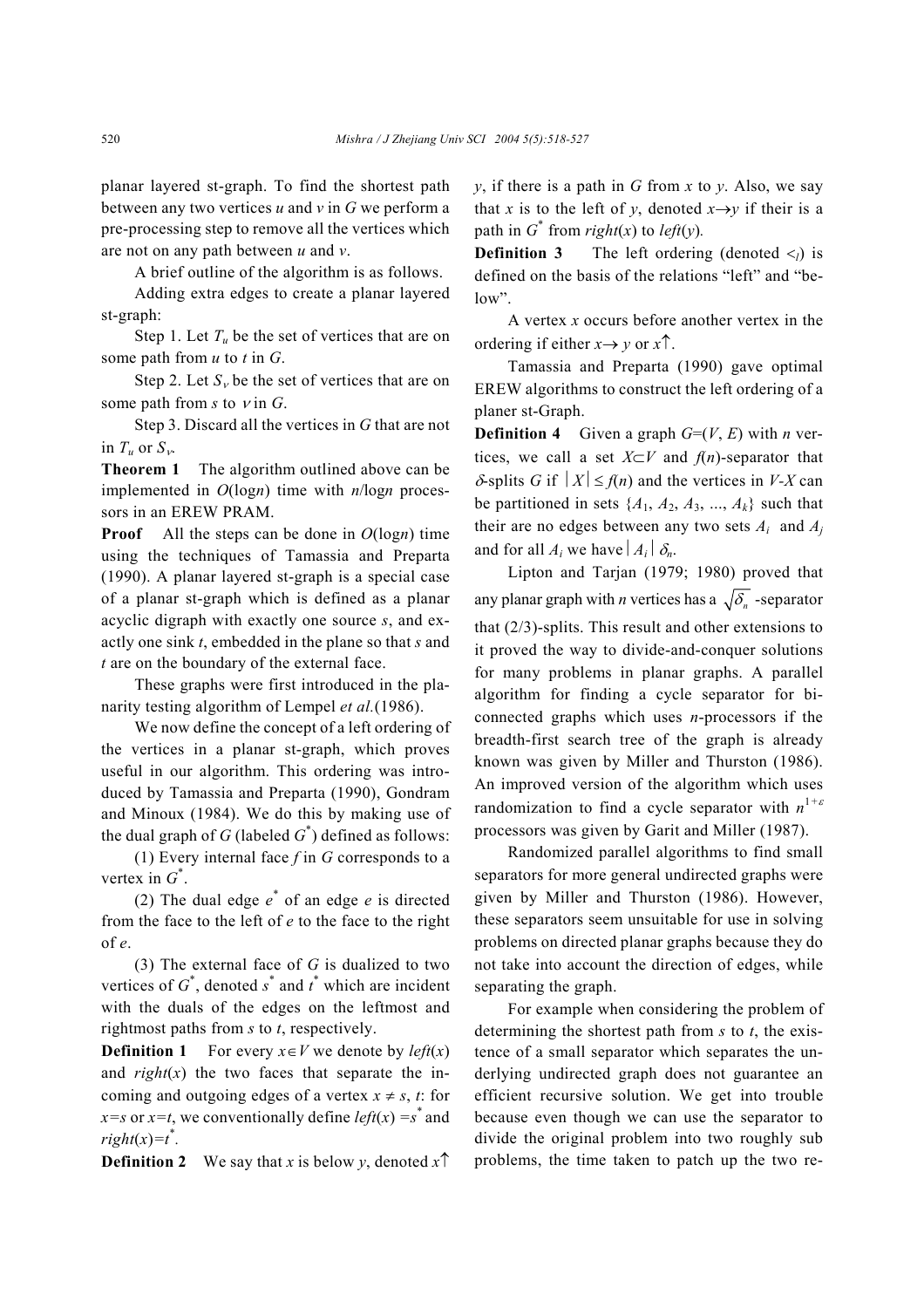cursive solutions can be large, as the shortest path from *s* to *t* may cross the separator many times. For divide-and-conquer approach we use the following special kind of separator.

**Definition 5** Let *X* be a separator of a digraph *G*=(*V*, *E*) that divides *V*-*X* into sets  $A_1, A_2, A_3, ..., A_k$ of separator and let *p* be a simple directed path in *G*.

We say that  $p$  crosses  $X_r$  times if there are disjoint subpaths  $p_1$ ,  $p_2$ ,  $p_3$ , ...,  $p_r$  of p such that the end points of each  $p_i$  are in different sets  $A_i$  and  $A_i$ . We call *X* a one way separator if any directed path *p* between two vertices in *G* crosses *X* at most once.

A division of *G* into one or more pieces is a one-way division if the separator *X* used to divide *G* is a one-way separator.

Grid digraphs, for instance have one way separators of size  $\sqrt{n}$  that split the graph in half. In fact the shortest-path algorithm by Apostolico *et al.* (1990) uses such separators to construct a divideand-conquer solution. Our main result in this paper is that planar layered digraphs also admit small one way separators which we use to construct a recursive solution to the shortest-path problem.

# SHORTEST PATHS IN A PLANAR LAYERED st-GRAPH

Let  $G=(V, E)$  be a planar layered st-graph with source *s* and sink *t*. In this section we show how to determine the shortest path from *s* to *t* by a divideand-conquer approach. The crux of the algorithm lies in finding one way separators. We show how to find one way separators  $X_1$ ,  $X_2$ , and  $X_3$  such that using three one way divisions we can partition *G* into at most four pieces *A*, *B*, *C* and *D*, none of which have more than two-thirds of the vertices in *G*. We then show that this division can be used to formulate a recursive solution to the single source shortest paths problem.

To show the existence of planar layered separators we need the following Lemma, which follows directly from the arguments of Lipton and Tarjan (1980).

**Lemma 1** Let *G* be any *n*-vertex planar layered st-graph containing layers 1 through *p*. Let *Si* denote

the set of vertices in the *i*th layer, and *ni* denotes the size of the set  $S_i$ . Also let  $p+1$  be an additional layer containing no vertices. Given any layer *j*, a layer *i*≤*j* exists such that  $n_i+2(j-1)\leq 2\sqrt{t_i}$  where  $t_i$  denotes the number of vertices in layer l through *j*. Similarly a layer *j*, and a layer  $k \geq j$  exists such that

$$
n_k + 2(k - j - 1) \le 2\sqrt{(n - t_j)} . \tag{1}
$$

**Theorem 2** Given an *n*-vertex planar layered st-graph *G* containing layers 1 through *p*, at most three one-way separators  $X_1, X_2$ , and  $X_3$  exists such that  $X=X_1\cup X_2\cup X_3$  2/3-splits *G* into up to four pieces.

Furthermore,

$$
|X| = O(\sqrt{n}).\tag{2}
$$

**Proof** Given  $G$ , let *j* be the smallest layer such that the layers l through *j* have at least *n*/2 vertices. Let *i* and  $k$  be layers as in Lemma 1. We let  $X_1$  be the set of vertices  $S_i$  in layer *i*, and let  $X_2$  be the set of vertices  $S_k$  in layer  $k$ .

Let *A* be the part of *G* above *k,* let *B* be the part below *I*, and let *M* be the remaining part in the middle. By construction *A* and *B* each have less than 2*n*/3 vertices. If the number of vertices in *M* is less than 2*n*/3. We label *M* as *C* and we are done. Otherwise we form a new planar layered st-graph *G*′ from the middle part *M* and two new vertices *s*′, and *t*′, adding edges from all the vertices in layer k to *t*′ and from *s*′ to all the vertices in layer *k* to *t*′ and from *s*′ to all the vertices in layer l. Let *m* be the middle vertex in the left ordering  $L_1$  or  $G'$ , and let  $q$ be a path constructed by taking the leftmost outgoing edges from *M* until reaching *t*′ and the rightmost incoming edge from *m* until reaching. Let *m* be the middle vertex in the left ordering  $L_1$  or  $G'$ , and let *q* be a path constructed by taking the leftmost outgoing edges from *M* until reaching *t*′, and the rightmost incoming edges from *m* until reaching *s*′.

The path *q* splits *G*′ into two equal parts *C* and *D*. We let  $X_3$  be the set of vertices on *q*.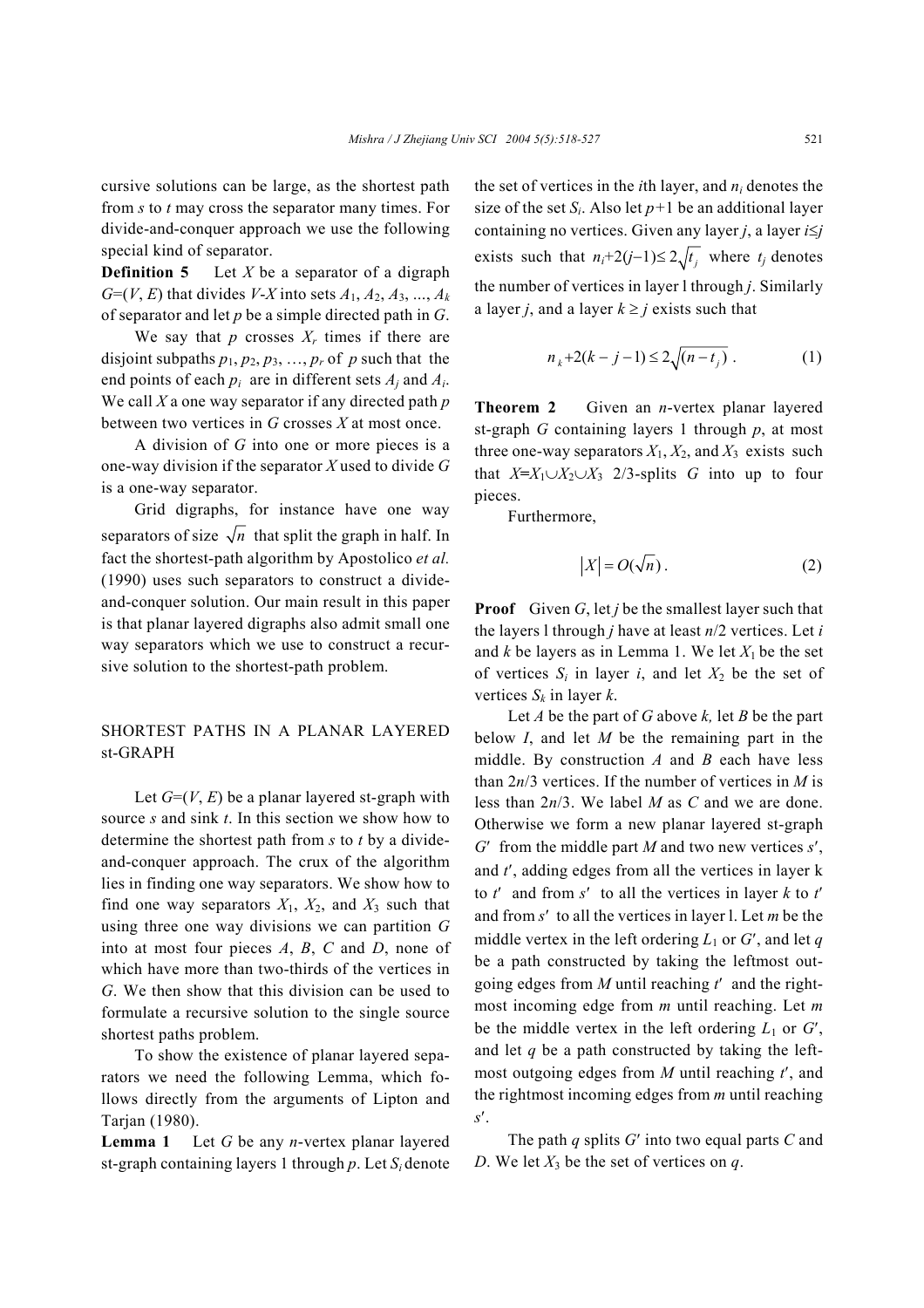We now claim that  $X_1$ ,  $X_2$  and  $X_3$  are one-way separators and that  $X=X_1\cup X_2\cup X_3$  is an  $O(\sqrt{n})$ separator that (2/3)-splits *G*. It is easy to see that none of the pieces have more than (2*n*/3) vertices; therefore *X*2/3-splits *G*. By construction  $|q| \leq k - i$  $+1$ , therefore

$$
X \le X_1 \cup X_2 \cup X_3 = n_i + n_k + |n_k + q| \tag{3}
$$

$$
\leq n_{i} + n_{k} + (k - i + 1) \leq 2(\sqrt{t_{j}} + \sqrt{n} - t_{j})
$$
 (4)

$$
\leq 2\left(\sqrt{\frac{n}{2}}+\sqrt{\frac{n}{2}}\right). \tag{5}
$$

$$
\leq (2\sqrt{2n})\tag{6}
$$

To prove that *X*1, *X*2, and *X*3 form one way separators we note the following:

By the definition of planar layered digraphs, no path in *G* intersects with vertices in  $S_i$  or  $S_k$  more than once; therefore  $X_1$  and  $X_2$  are one way separators. To look at the interactions of paths in *G* with the path *q*, we look at the two sub paths  $q_1$  and  $q_2$  of  $q$ , where  $q_1$  is the portion below the middle vertex and  $q_2$  is the portion above. Let C be the sub graph to the left of *q* and let *D* the sub graph to the right of *q*. By construction, we can see that no path can cross from *D* to *C* since no path can leave  $q_2$  from the left. Therefore,  $X_3$  is also a one way separator.

We now show how to obtain rapidly the separator described in Theorem 2 for planar layered st-graph *G* in parallel.

A brief sketch of the algorithm is outlined below.

Step 1*.* For every vertex *n* determine the level in which it is located.

Step 2. Determine the number of vertices in level *i* for all *I.*

Step 3. Determine the levels *i*, *j*, and *k.*

Step 4. Construct the middle graph *M* and determine its weight. If the weight is less than 2*n*/3 we are done.

Step 5*.* Construct the left ordering of *M* and find the middle vertex *x*.

Step 6. Construct the "leftmost outgoing and rightmost incoming" separator starting (as shown in Theorem 2) from *X*.

**Theorem 3** Given an *n*-vertex planar layered st-graph *G*, the algorithm outlined above construct the separator *X* of Theorem 2 and can be implemented in time *O*(log*n*) using *n*/log*n* processors on an EREW PRAM.

**Proof** Steps 1−4 can be done using standard technique. Steps 5 and 6 can be completed in *O*(log*n*) time using the techniques of Tamassia and Preparta (1990).

We now use *X* to construct a divide-andconquer solution for the shortest path problem. The basic idea is to solve the four all-pairs sub problems (among the boundary vertices) in the pieces *A*, *B*, *C*, and *D* and patch up efficiently the solutions along the separator *X* to obtain the shortest path from *s* to *t*. We construct planar layered st-graphs from the pieces  $A$ ,  $B$ ,  $C$  and  $D$  by introducing new sources and sink vertices and adding edges from the top and bottom layers. It is easy to see that we introduce only  $O(n)$  new vertices *b* in this fashion. We still have to show that the number of all pairs sub problems at any stage is not too much to handle with just *n* processors since we are aiming for a linear processor solution. We use the following lemma which follows from the arguments of Lipton and Tarjan (1980) to show that the total number of source-link pairs at any level in the recursion is  $O(n \log n)$ .

**Lemma 2** Let *G* be an *n*-vertex planar layered st-graph, and let 0≤ε≤1*.* If the separator *X* defined in Theorem 2 is used to split the graph *G* recursively until we have no piece with more than ε*n* vertices, then the number of boundary vertices (vertices which are a part of some separator in the

recursive subdivision) is  $O\left(\sqrt{\frac{n}{\varepsilon}}\right)$ 

Before counting the number of source-sink pairs at some level in the recursion, let us analyze levels more precisely. Every split in our pieces, each of size at most 
$$
2k/3
$$
, where *p* has *k* vertices: However, we want to view the splits in terms of one-way separators  $X_1$ ,  $X_2$  and  $X_3$ , respectively.

.

Each such division partitions the graph into two pieces, and the four pieces we obtain after the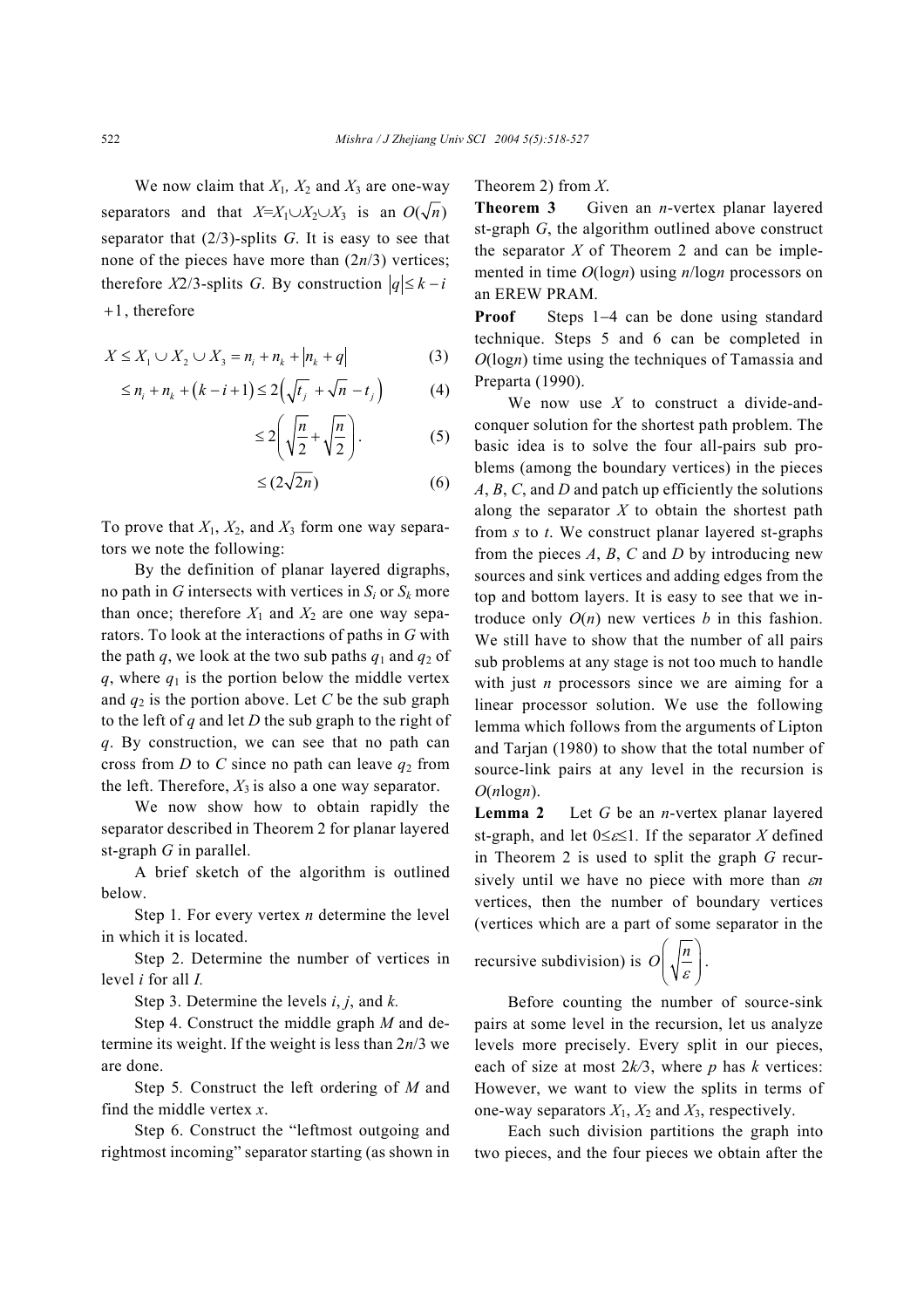three divisions have no more than 2*k/*3 vertices each. In this manner we build a recessive division tree (RDT), wherein the root corresponds to the graph *G*, and the levels to graphs of size at most 2: Each internal vertex has two children, which correspond to the two pieces resulting from one way division.

The *i*th level in the tree consists of all the pieces that are at distance *i* from the root. It is easy to see that the total number of levels in the RDT is *O*(log*n*) since once every three levels the number of vertices in any piece goes down by a factor of 2/3. We now claim that at each level the number of new source-sink pairs introduced is linear.

**Lemma 3** The number of new source-sink sub problems introduced in any level of the recursive division tree is *O*(*n*).

**Proof** By induction. The case *i*=2 is certainly true, since the separator *X* we get from Theorem 2 is of size at most  $(2\sqrt{2n})$ , and therefore the total number of source-sink sub problems introduced in the first level of recursion is at most 8*n*. Let us consider some level *i* in the RDT, such that the induction hypotheses holds for all leaves up to *i*−1. We now prove that only *O*(*n*) new source link pairs are introduced in constructing level *i*.

Let 
$$
\varepsilon = \left(\frac{2}{3}\right)^{\left(\frac{i-1}{3}\right)}
$$
;\t\t(7)

from the definition of RDT, we know that the size of any piece in level *i*−1 is at most ε*n*. Therefore, by Lemma 2 the number of boundary vertices is  $O\left(\sqrt{\frac{n}{\varepsilon}}\right)$ . Let *B* be the set of boundary vertices in level *i*−1.

To construct the next level of the RDT we use separators  $X^1, X^2, \ldots, X^l$  each of size at most  $2\sqrt{2\epsilon}n$ , to divide the pieces in level *i*−1. Any new source-sink pair in level *I* will involve some separator vertex  $a \in X^j$ , and a boundary vertex  $b \in B$ . Hence, the total number of source-sink pairs introduced is at most

$$
2\sqrt{2}\varepsilon n O\sqrt{\frac{n}{\varepsilon}} = O(n). \tag{8}
$$

From Lemma 3, we know that the total number of source-sink sub problems in any level is *O*(*n*log*n*), since there are  $O(logn)$  levels and only  $O(n)$  new sub problems are introduced in any level. We use the following strategy to solve the shortest path problem:

Step 1. Recursively subdivide the graph until there are only two vertices in any piece.

Step 2. Solve the problem in bottom-up manner, by dynamically assigning processors to each piece depending on the number of source-sink pairs in that piece.

In the remaining part we show how to patch up the result of any two pieces  $p_1$  and  $p_2$  to obtain the shortest-path information of the parent graph *p* at all levels of the RDT.

Let  $n_p$  denote the number of vertices in  $p$ . To patch up the pieces  $p_1$  and  $p_2$  we need to update the shortest path along the common boundary. Let us suppose without loss of generality that the source set *S* is in  $p_1$  and the set *T* is in  $p_2$ , and the common boundary between then is *Z*. Let  $n_s$ ,  $n_t$  and  $n_z$  be the number of vertices in *S*, *T* and *Z* respectively.

We know from Theorem 2 that *Z* is a one-way separator that is either a layer of vertices or a special "rightmost-edge-in, leftmost-edge-out" path constructed from a middle vertex *m*. We have already solved the sub problems associated with pieces  $p_1$  and  $p_2$ ; therefore, we know the all pairs shortest paths from vertices in *S* to those in *Z* and from vertices in *Z* to those in *T*. On the face of it this seems an easy enough job, since for each pair of vertices  $(a, b)$  for which  $a \in S$ ,  $b \in T$  all we have to do is check for every vertex in *Z* whether it is in the shortest path from *a* to *b* or not. This can be done in constant time with  $|S|$  processors in a CRCW PRAM. However, a little thought reveals that such a naive approach would require too many processors.

Assume without loss of generality that  $n_s \leq n_t$ .

We first use an idea of Apostolico *et al.*(1990) to show that the all pairs shortest paths from ver-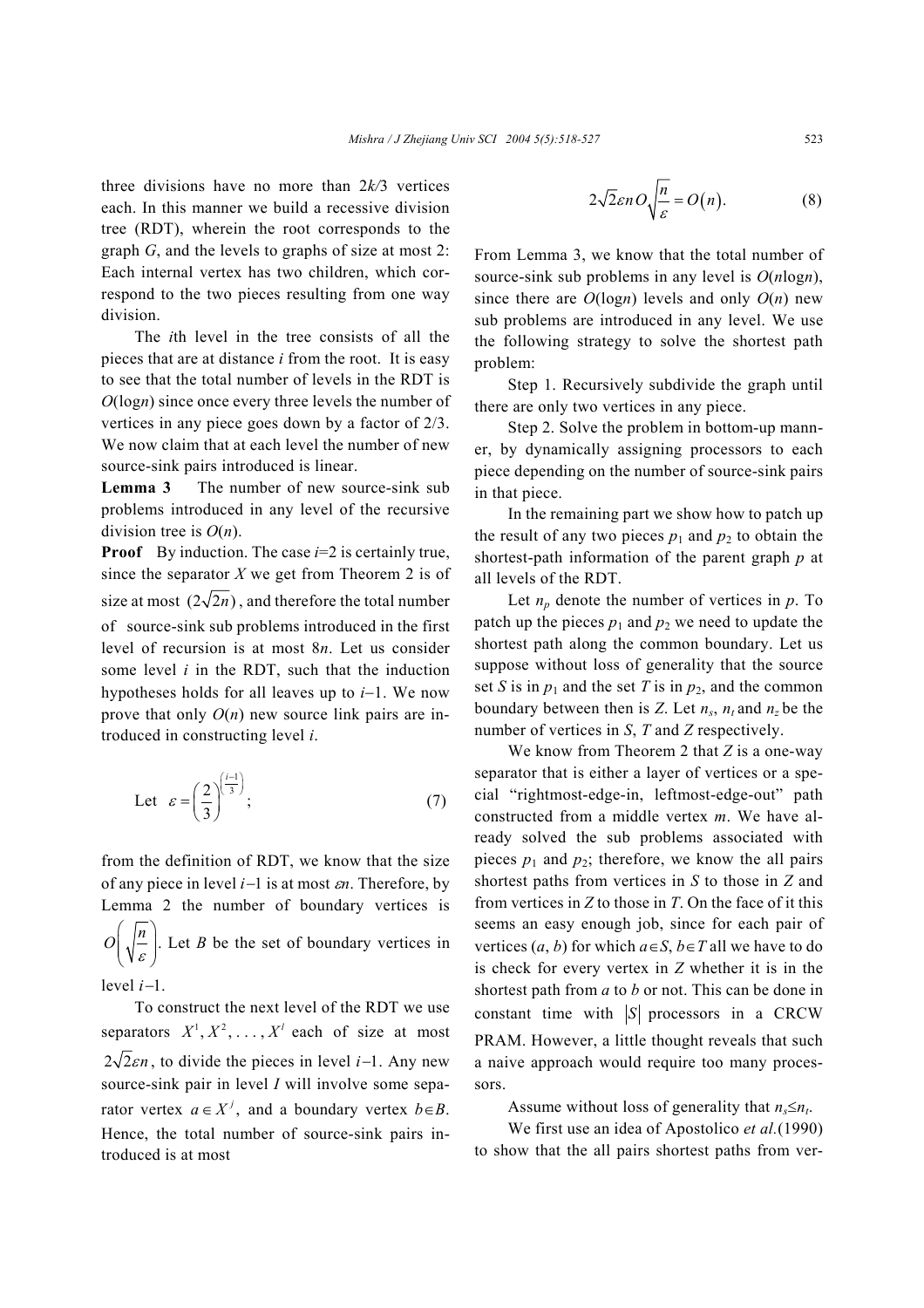tices in *T* can be computed in  $log<sup>2</sup>n$  time with  $(n_s n_t + n_s n_z)$  processors. We make use of the following definition and lemma.

**Definition 6** Let *a* and *b* be two vertices separated by a one-way separator *Z*⊂*V* in the graph *G*. We denote by  $l(a, b)$  that it is the lowest point in the left ordering of the vertices in *X* in the graph *G* such that a shortest path from *a* to *b* in *G* passes through it. **Lemma 4** Let *a* be a vertex in *S* and let  $b_1$  and  $b_2$ be vertices in *T*. We claim that if  $b_2$  occurs after  $b_1$ in the left ordering of the parent graph  $p$ , then  $l(a, b_2)$ does not occur before  $l(a, b_1)$  in the left ordering.

**Proof** We give a proof by contradiction for the case when *Z* is a path; the proof when *Z* is a layer is similar.

Let  $m=l(a, b_2)$  and  $m_1=l(a, b_1)$ . Let us suppose *m* occurs before  $m_1$  in the left ordering of *P*.

By construction of the separator we know that both  $b_1$  and  $b_2$  are on the boundaries of the parent graph *P* (either on the right boundary or on the layer just below the sink. Therefore, the paths from *a* to  $b_1$  and  $b_2$  must cross each other at some point. Let the point of crossing be *Z*. Consider the two pieces of each path; let the sub path from  $a$  to  $z$  be  $p_1$ , and the one from z to  $b_1$  be  $p_2$ . Similarly, let the two parts of the path from *a* to  $b_2$  be  $q_1$  and  $q_2$ . Without loss of generality assume that the weight of  $p_1$  is less than that of *q*1. We now have a contradiction because the path composed of  $p_1$  and  $q_2$  has weight less than the one made up of  $q_1$  and  $q_2$ .

A similar lemma can be proved about paths from two source vertices to a single sink vertex. We now show how to use Lemma 4 to do the patching up across boundary *Z* with  $(n_s n_t + n_s n_z)$  processors. For every vertex  $a \in S$  we use  $(n_t+n_z)$  processors to determine simultaneously all the shortest paths  $P_h^a$ from *a* to each  $b \in T$ .

Let us denote the problem of patching across the separator, for a given source vertex *a*, as *P*(*a*, *Z*, *T*) where we are given the shortest paths *a* to every vertex in *Z* and between all pairs of vertices (*z*, *b*) where *z* is in *Z* and *b* is in *T*. Our goal is to determine the shortest paths from *a* to every vertex *b*∈*T*.

The algorithm to solve  $P(a, Z, T)$  is as follows: Step 1. Determine the vertex  $z_m$  such that  $z_m$   $=$ *l*(*a*, *b<sub>m</sub>*).

Step 2. If  $n_z=1$  use *nt* processors to determine for all  $a \in T$  the shortest path from *a* to *b*. Otherwise go to Step 3.

Step 3. Divide *T* into two sets  $T_1$  and  $T_2$  such that  $T_1 = \{b \in T \mid b \leq b_m\}$  and  $T_2 - T_1$ . Similarly divide Z into two corresponding sets  $Z_1$  and  $Z_2$  such that

$$
Z_1 = \{ z \in Z \mid z_m \}
$$
 and  $Z_2 = Z - Z_1$ .

Step 4. Recursively solve the two subproblems *P*( $a$ ,  $Z_1$ ,  $T_1$ ) and  $P(a, Z_2, T_2)$ .

Step 5. For all vertices  $b \in T_1$  compare the shortest path from  $a$  to  $b$  through  $Z_1$ , with the one through  $z_m$ , and pick the smaller one.

**Theorem 4** Starting with an *n*-vertex planar layered st-graph, it is possible at any stage of the recursion to obtain the shortest-path results of the parent graph *P* from those of its children  $p_1$  and  $p_2$ by running *S* copies of the algorithm outlined above.

Moreover, this can be done in time  $O(\log^2 n)$  in

$$
CREW \text{ PRAM, using } \left(\frac{n_s n_t + n_s n_z}{\log n}\right) + \left(\frac{n_p}{\log n}\right)^2
$$

$$
\left(\frac{n_s n_t + n_s n_z}{\log n}\right) + \left(\frac{n_p}{\log n}\right)
$$

processors.

**Proof** Steps 1 and 2 are obviously correct. To prove the correctness of Step 4 we make use of Lemma 4 that for any  $b \in T_2$  the shortest path from *a* to *b* does not use any vertex in  $Z_1$ , and for all  $b \in T_1$ the shortest path from *a* to *b* either passes through *z*<sup>1</sup> or through  $z_m$ . We can therefore recursively divide the problem into two sub-problems  $P(a, Z_2, T_2)$  and do the correction in Step 6 to determine the shortest paths to vertices in  $T_1$ .

To determine the processor and time complexity we note that the left ordering of any planar st-graph with *n*-vertices can be determine in *O*(log*n*) time with *n*/log*n* processors. Thus we can determine the orderings of *S* and *T* in  $O(log n_p + log n)$  time

with 
$$
\sqrt{\frac{n_p}{\log n}}
$$
 processors. The time complexity of

the various steps are as follows:

Step 1 can be performed in  $O(log n_t + log n)$  time with log *t n n* processors in a EREW PRAM.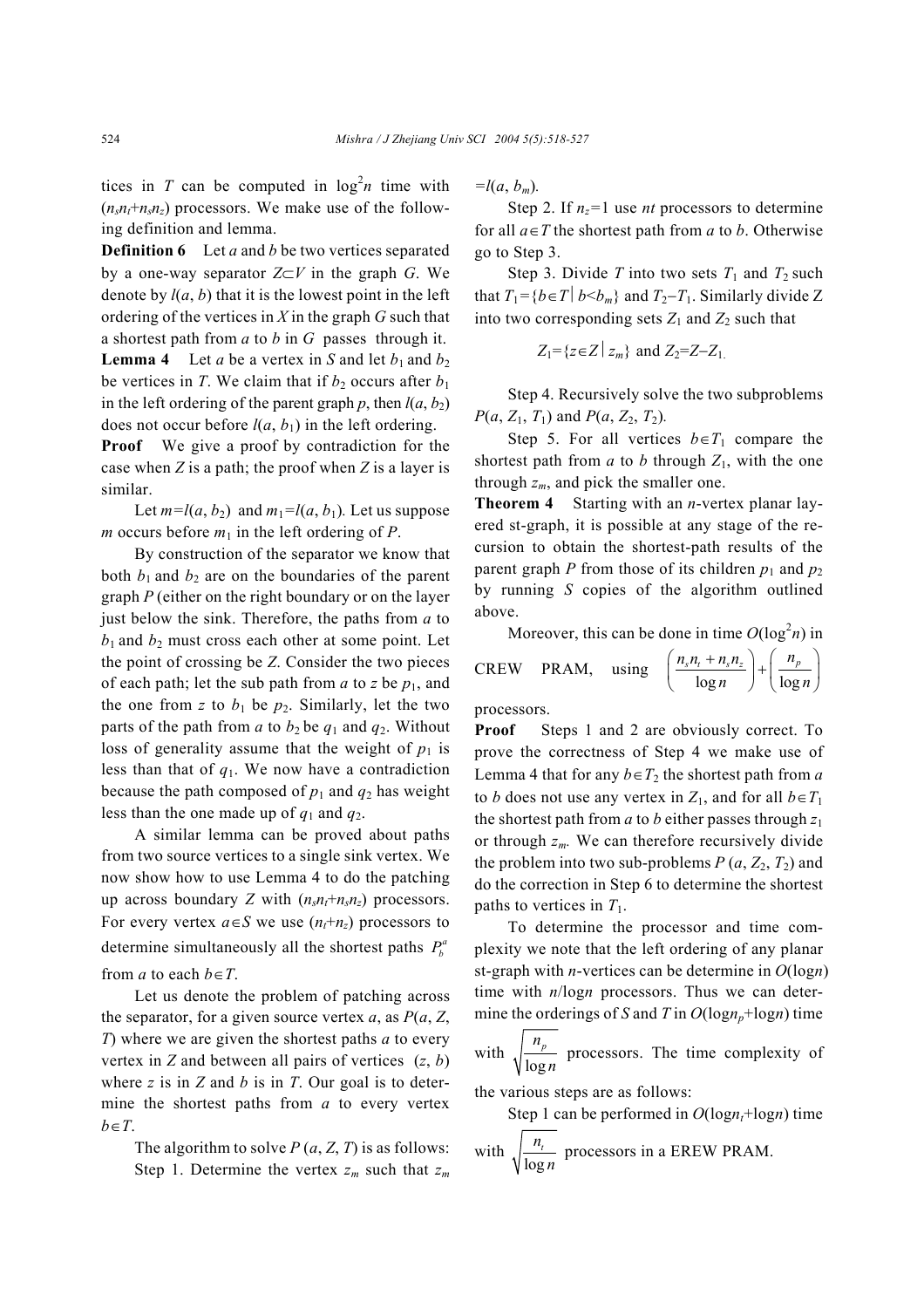Step 2 can be performed in time  $O(log n_z + log n)$ *z n*

time with log *n* processors in an EREW-PRAM.

Step 3 takes  $O(log n)$  time with  $n / log n$  processors.

Step 4 can be done in  $O(logn_t + log n_z + log n)$ time with  $\left( \frac{(n_t + n_z)}{1} \right)$ log  $n_{t} + n_{z}$  $\left(\frac{(n_t+n_z)}{\log n}\right)$  $\left( \begin{array}{cc} \log n \end{array} \right)$ processors.

The depth of recursion is  $O(log n_t)$ , since the size of the sink set *T* goes down by a factor of 2 every time Step 4 is executed. Therefore, the total time taken for the patchup is

$$
O(\log n_p + \log^2 n_t + \log n_z + \log n) = O(\log^2 n). \quad (9)
$$

Step 6 can be done in *O*(log*n*) time with log *t n*  $\left(\frac{n_i}{\log n}\right)$  processors in a CREW PRAM.

The processors complexity of the recursive sub problems are solved in parallel partitioning the processors between them. Sub problem  $P(a, Z_1, T_1)$ 

needs 
$$
\left( \frac{|z_1| + |T_1|}{\log n} \right)
$$
 processors while sub problem  $P(a, \frac{1}{n})$ 

 $Z_2$ ,  $T_2$ ) needs  $\left\lfloor \frac{|2_2|+|T_1|}{\log n} \right\rfloor$  $z_2$  +  $T$  $\left(\frac{|z_2|+|T_1|}{\log n}\right)$  processors. The total

number of processors needed is  $\log n$  |  $\log$  $\frac{n_t + n_z}{1}$  +  $\frac{n_p}{1}$  $n_{\rm s}\left(\frac{n_{\rm t}+n_{\rm z}}{n_{\rm t}}\right)+\left(\frac{n_{\rm t}}{n_{\rm t}}\right)$  $\left(\frac{n_{t}+n_{z}}{\log n}\right)+\left(\frac{n_{p}}{\log n}\right).$ 

**Theorem 5** Given an *n*-vertex planar layers st-graph *G* with none negative edge weights, we can determine the shortest path from *s* to *t* in time  $O(\log^3 n)$  with *n*/log*n* processors in a CREW PRAM. **Proof** The proof immediately follows from Lemma 2 and Theorems 3 and 4.

# THE TUBE MINIMA PROBLEM AND A MORE EFFICIENT SOLUTION

Consider that at any stage of the computation the array *A*, where  $A[i, k, j]$  is the value of the shortest path from vertex  $i \in S$  to vertex  $j \in T$  is

constrained to pass through the vertex *k*∈*Z*. Let  $\Theta_A(i, j)$  be the smallest index that minimizes  $A[i, k]$ , *j*]*.*

We say that *A* is totally monotone if  $\Theta_A$  satisfies the following properties:

$$
\Theta_A(i,j) \le \Theta_A(i+1,j),\tag{10}
$$

$$
\Theta_A(i,j) \leq \Theta_A(i,j+1),\tag{11}
$$

Furthermore Θ*A*′ for every sub matrix *A*′ of *A* should also satisfy those properties. It can be shown that at every stage of the computation the matrix *A* constructed as above is totally monotone. It is not hard to see that to patch up two sub problems  $p_1$  and *p*<sub>2</sub>, we only need to determine the value of  $\Theta$ <sub>*A*</sub>(*i*, *j*) for all *i*, *j*. The problem of determining the value of Θ was formalized as the tube minima problem and has many applications in computational geometry (Aggarwal and Park, 1988). They gave the following bounds for calculating the tube minima of an  $\sqrt{n} \times \sqrt{n} \times \sqrt{n}$  array:

**Theorem 6** The tube minima of an  $\sqrt{n} \times \sqrt{n} \times \sqrt{n}$ array can be found in time  $O(log n)$  and work  $O(n)$ in a CREW PRAM.

Similarly for the CRCW model of computation Atallah (1990) gave an algorithm with the following bounds:

**Theorem 7** The tube minima of an  $\sqrt{n} \times \sqrt{n} \times \sqrt{n}$ array can be found in time *O*(loglog*n*) and work *O*(*n*) in a CRCW PRAM.

We can use those algorithms in the patchup stage to get improved algorithms. To do that we need to make a slight change to our recursive decomposition. In our current decomposition tree we only worry about the total number of source-sink pairs at any level, and not about the number of boundary vertices in any one particular region. Therefore, our division does not guarantee that the number of recursive sub problems in each pieces is small. It is possible to do the division so that the number of recursive sub problems in each pieces is small. It is possible to do the division so that the number of boundary vertices in any piece *p* (at any level) is  $O(\sqrt{n_p})$ , where the number of vertices in *p*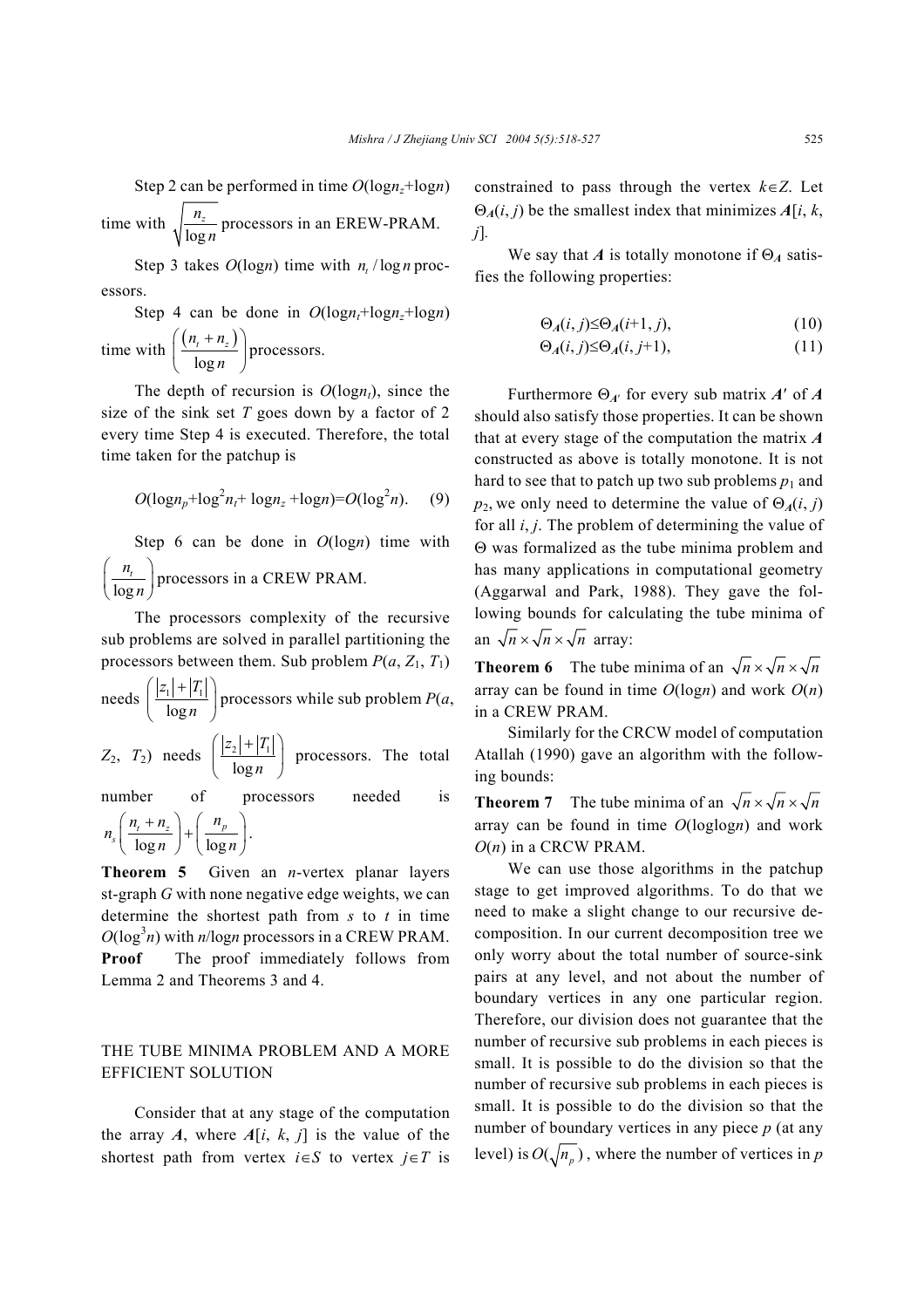is  $n_p$ . This can be accomplished by using the following idea due to Fredericckson (1987): Mark the boundary vertices and use the separator algorithm from Theorem 3 once to divide the marked vertices (into small pieces), at every stage. Our separator algorithm can be easily modified to divide a collection of marked vertices. This change in our division strategy guarantees that at any stage each piece has a small number of boundary vertices. In particular, we have the following lemma, which follows from the arguments of Fredericckson (1987).

**Lemma 5** Let *G* be an *n*-vertex planar layered st-graph, and let 0≤ε≤1*.* Using the separator *X* defined in Theorem 2 we can divide the graph into

*n*  $\Theta\left(\frac{n}{r}\right)$  regions, such that each region has at most *r* 

vertices, and there are only  $O(\frac{n}{\sqrt{n}})$ *r* boundary ver-

tices in all. Furthermore, none of the regions contain more than  $O(\sqrt{r})$  boundary vertices.

Using this division strategy the patchup problem for any parent piece *P* at any stage can be solved as a tube-minima problem on an  $O(\sqrt{n_{p}} \times \sqrt{n_{p}} \times \sqrt{n_{p}})$  array. We therefore get the following bounds for the shortest-path problem:

**Theorem 8** Given an *n*-vertex planar layered st-graph *G* with non-negative edge-weights, we can determine the shortest path from *s* to *t* in time *O*(log*n*) with *n*/log*n* processors in a CRCW PRAM.

## **CONCLUSIONS**

We have given a linear processor CREW algorithm for determining the shortest paths in a planar layered digraph which runs in  $O(\log^3 n)$ . Our motivation for considering layered graphs was to see if they could be used to solve the shortest-path problem for planar st-graphs; however, since they extend the class of grid digraphs they may have other applications. As far as planar st-graphs are concerned, it seems unlikely that a similar approach would give a linear processor solution.

As evidence we present the graph that cannot

be decomposed into smaller pieces (that are a constant fraction smaller in weight) by using one way separators of size  $O(\sqrt{n})$ . Klein and Subramanian (1993) to some extent resolved this problem by presenting a linear processor poly-log time algorithm for finding single source shortest-path problem in planar digraphs. However their algorithm had a poly-logarithmic running time with a large exponent.

It may be possible to use a combination of the ideas presented in this paper along with the one of Klein and Subramanian (1993) to get a linearprocessor algorithm that has a better running time.

### ACKNOWLEDGEMENTS

The author thanks an anonymous referee for several helpful comments and questions. The author is also thankful to Prof. H.C. Pande, Vice-Chancellor Emeritus, Prof. S.K. Mukhrerjee, Vice-Chancellor and Prof. N.C. Mahnati, Professor & Head of Dept. of Applied Mathematics, Birla Institute of Technology, Mesra for encouragement and support.

#### **References**

- Aggarwal, A., Park, J., 1988. Notes on Searching Dimensional Monotone Arrays. Proc. 29th Annual IEEE Symposium on Foundations of Computer Science, p.496-512.
- Alon, N., Galil, Z., 1991. On the Exponent of the All Pairs Shortest Path Problem. Proc. 32th Annual IEEE Symposium on Foundations of Computer Sciences, **32**:569-575.
- Apostolico, A., Atallah, M.J., Larmore, L., Mc Faddin, H.S., 1990. Efficient parallel algorithms for editing and related problems. *SIAM Journal on Computing*, **19**:968- 988.
- Atallah, M.J., 1990. A Faster Parallel Algorithm for A Matrix Searching Problem. Proc. 2th Scandinaviam Workshop on Algorithm Theory, p.193-200.
- Bellman, R., 1958. On a routing problem. *Quarterly Journal of Applied Mathematics*, **16**:87-90.
- Cohen, E., 1993. Efficient Parallel Shortest Paths in Digraphs with A Separator Decomposition. Proc. 5th Annual Symposium on Parallel Algorithms and Architectures, p.57-67.